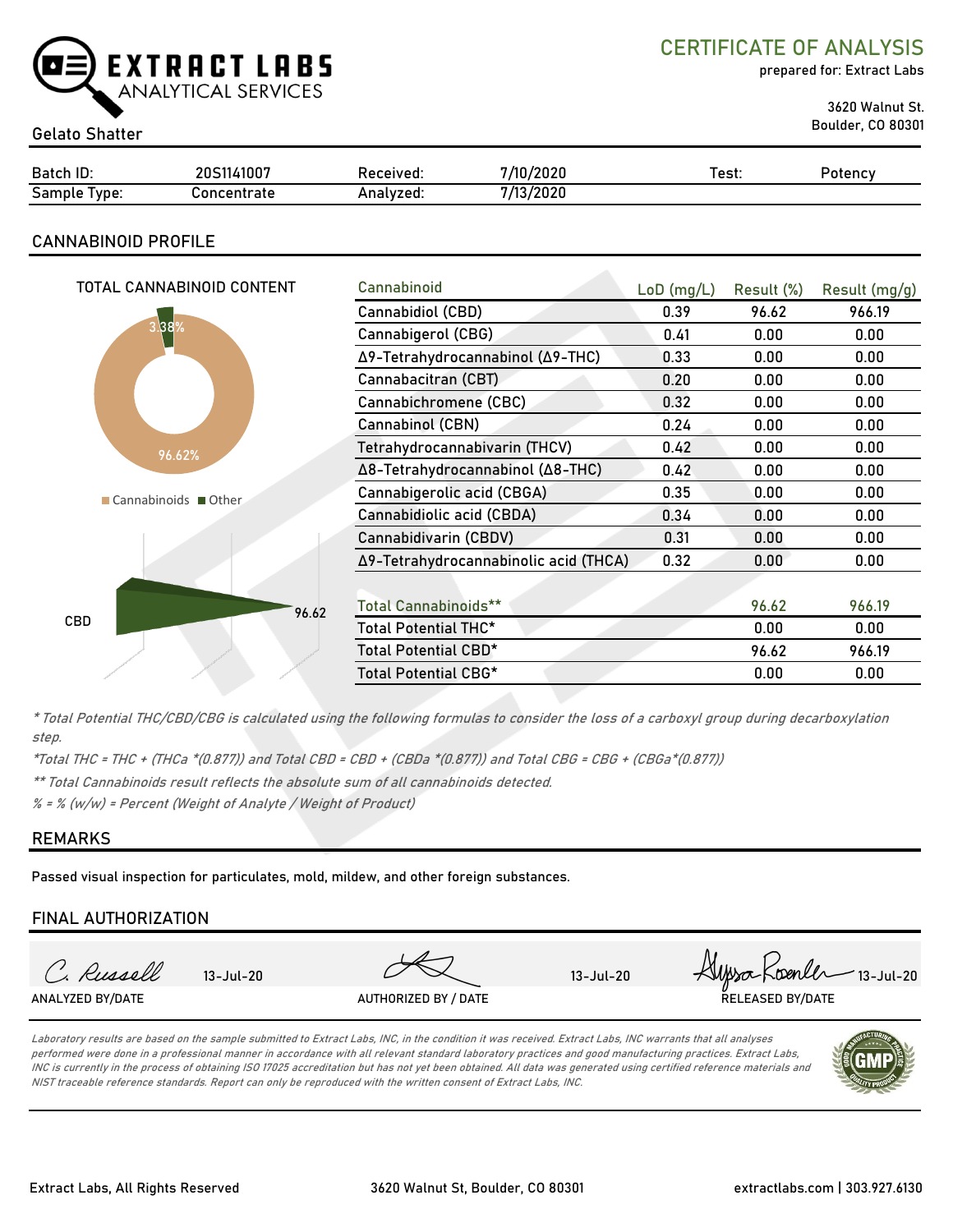

CERTIFICATE OF ANALYSIS

prepared for: Extract Labs

 3620 Walnut St. Boulder, CO 80301

### Gelato Shatter

| Batch ID:                | 20S1141007  | Received:               | 7/10/2020 | Test:               | <b>Residual Solvents</b> |
|--------------------------|-------------|-------------------------|-----------|---------------------|--------------------------|
| Sample Type:             | Concentrate | Analyzed:               | 7/14/2020 |                     |                          |
| <b>RESIDUAL SOLVENTS</b> |             |                         |           |                     |                          |
| <b>SOLVENT</b>           |             | <b>REPORTABLE RANGE</b> |           | <b>RESULT</b> (ppm) |                          |
| Acetone                  |             | 100-1000                |           | 0.00                |                          |
| Acetonitrile             |             | 100-1000                |           | 0.00                |                          |
| Benzene                  |             | $0.2 - 4$               |           | 0.00                |                          |
| <b>Butanes</b>           |             | 100-1000                |           | 0.00                |                          |
| E <sub>th</sub>          |             |                         |           | n nn                |                          |

| <b>Butanes</b>           | 100-1000     | 0.00 |
|--------------------------|--------------|------|
| Ethanol                  | 100-1000     | 0.00 |
| <b>Ethyl Acetate</b>     | 100-1000     | 0.00 |
| Heptane                  | 100-1000     | 0.00 |
| Hexanes                  | $6 - 120$    | 0.00 |
| <b>Isopropyl Alcohol</b> | $100 - 1000$ | 0.00 |
| Methanol                 | 100-1000     | 0.00 |
| Pentane                  | 100-1000     | 0.00 |
| Propane                  | 100-1000     | 0.00 |
| Toluene                  | $18 - 360$   | 0.00 |
| Xylenes                  | 43-860       | 0.00 |
|                          |              |      |

### REMARKS

Passed visual inspection for particulates, mold, mildew, and other foreign substances.

#### FINAL AUTHORIZATION

A. Shannon

14-Jul-20 *Hypso* Koenler 14-Jul-20 ANALYZED BY/DATE AUTHORIZED BY / DATE AUTHORIZED BY / DATE RELEASED BY/DATE

Laboratory results are based on the sample submitted to Extract Labs, INC, in the condition it was received. Extract Labs, INC warrants that all analyses performed were done in a professional manner in accordance with all relevant standard laboratory practices and good manufacturing practices. Extract Labs, INC is currently in the process of obtaining ISO 17025 accreditation but has not yet been obtained. All data was generated using certified reference materials and NIST traceable reference standards. Report can only be reproduced with the written consent of Extract Labs, INC.